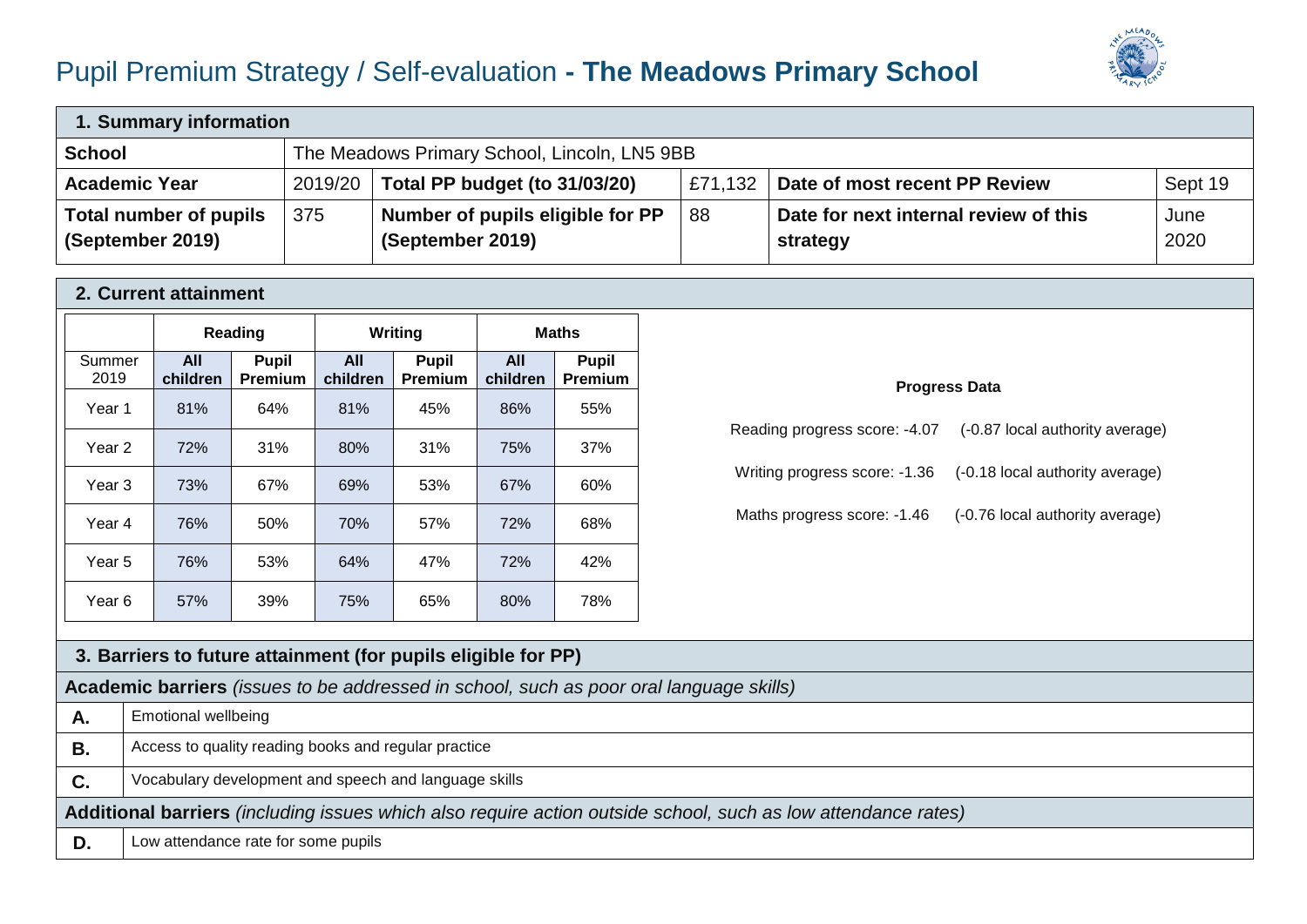| Е. | Low aspirations                                                                                                                                                                                                                                                                                                                                                                                   |                                                                                                                                                                                      |  |  |  |  |  |
|----|---------------------------------------------------------------------------------------------------------------------------------------------------------------------------------------------------------------------------------------------------------------------------------------------------------------------------------------------------------------------------------------------------|--------------------------------------------------------------------------------------------------------------------------------------------------------------------------------------|--|--|--|--|--|
|    | 4. Intended outcomes (specific outcomes and how they will be measured)<br><b>Success criteria</b>                                                                                                                                                                                                                                                                                                 |                                                                                                                                                                                      |  |  |  |  |  |
| Α. | Children are ready to learn in their classes and are able to access the curriculum with their peers.<br>Nurture records, mentoring records, reports, lesson observations and work scrutinies will be used to<br>measure this.                                                                                                                                                                     | Children demonstrate resilience.<br>Nurture provision results in engagement in<br>learning.<br>Children are increasingly able to manage feelings<br>and emotions independently.      |  |  |  |  |  |
| В. | Children access a wide range of quality texts and have opportunities to practise reading on a one-to-<br>one basis regularly within school. Reading age measure will show a closing of, or reduction in any<br>gaps between chronological age and reading age, with an aim to close any gap by the end of the<br>year. Reading records and termly reading age tests will be used to measure this. | Children access age-appropriate, quality texts<br>regularly in class.<br>Reading attainment improves.<br>Reading fluency improves.                                                   |  |  |  |  |  |
| C. | Children achieve termly targets in reading and writing – end of term assessment and moderation.<br>Children interact positively with their peers.<br>Reading and writing assessments will be used to measure this. Vocabulary use will be evidenced in<br>speaking and independent writing.                                                                                                       | Termly targets show that children are on track to<br>achieve goals.                                                                                                                  |  |  |  |  |  |
| D. | Attendance improves and children arrive on time. Half-termly attendance reports, registration records<br>and attendance meetings will be used to measure this.                                                                                                                                                                                                                                    | Attendance improved. Review meetings attended<br>and positive relationships between home and<br>school established and maintained.                                                   |  |  |  |  |  |
| Е. | Children have experiences and opportunities that inspire them and nurture their talents. They speak<br>more positively about their learning and can talk about what they want to achieve next.<br>Monitoring of lessons and conversations with children and staff will be used to measure this.                                                                                                   | Children engage with learning experiences and<br>speak positively about them. They show resilience<br>and an increasingly independent approach to<br>solving problems and conflicts. |  |  |  |  |  |

| 5. Review of expenditure           |                  |                                                                                                                                   |                                                                       |      |  |  |
|------------------------------------|------------------|-----------------------------------------------------------------------------------------------------------------------------------|-----------------------------------------------------------------------|------|--|--|
| <b>Previous Academic Year</b>      |                  | 2018/19                                                                                                                           |                                                                       |      |  |  |
| <b>Quality of teaching for all</b> |                  |                                                                                                                                   |                                                                       |      |  |  |
| <b>Action</b>                      | Intended outcome | <b>Estimated impact:</b> Did you meet the<br>success criteria? (Include impact on pupils<br>not eligible for PP, if appropriate). | Lessons learned<br>(and whether you will continue with this approach) | Cost |  |  |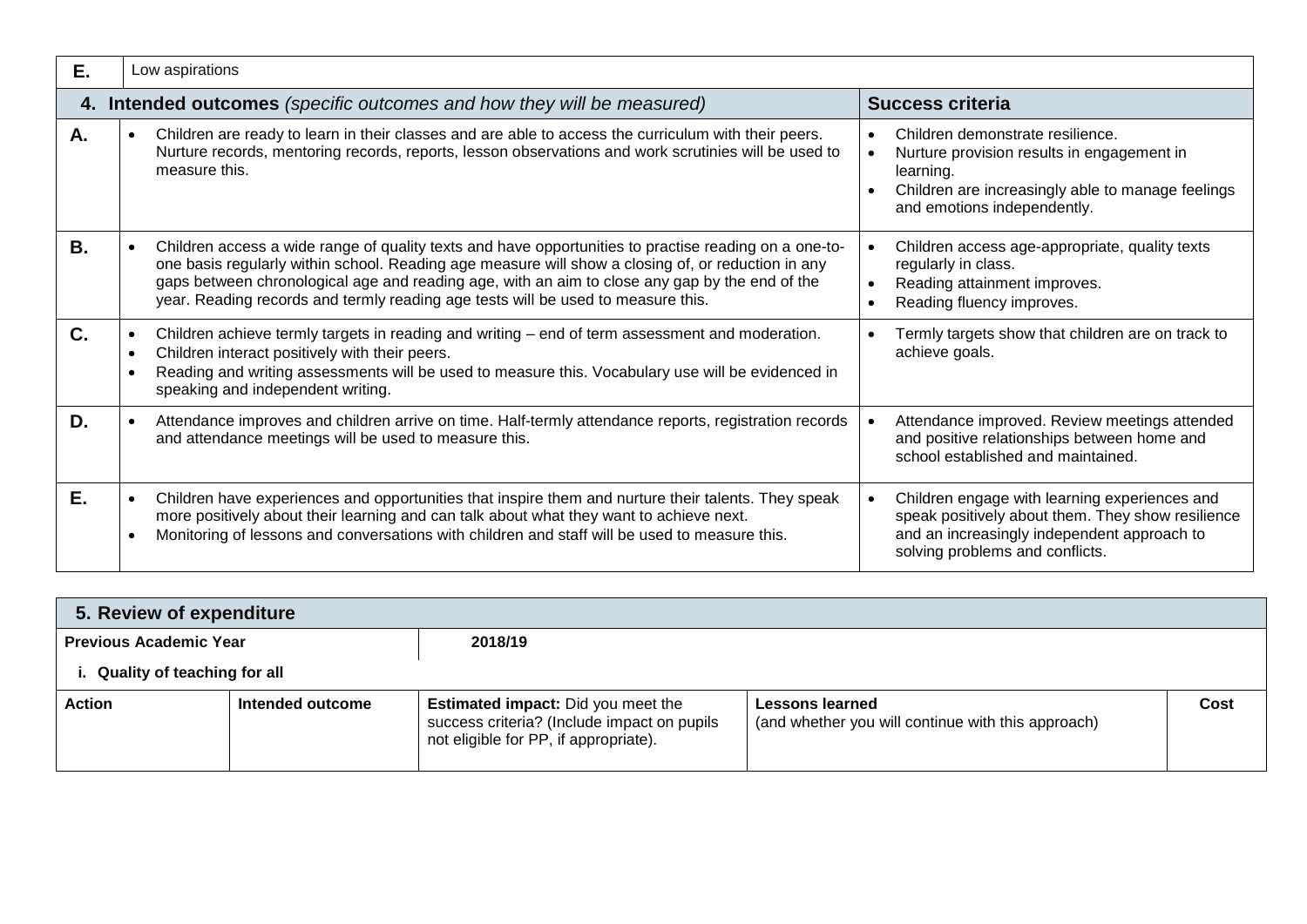| Whole-school and<br>individual training<br>focused on<br>ethos/nurture/<br>curriculum by<br>consultants                                                               | Curriculum built around<br>'whole child' and<br>provision for children's<br>needs<br>All staff share vision for<br>school priorities.                                                                                                                                                                                                                                                                                                                | Positive approach to children's behaviour<br>All children benefit from holistic approach<br>to behaviour management and inclusion<br>Staff inspired to make a difference<br>$\bullet$<br>through positive, daily interactions with<br>children.                                                                                                                                                                                                                            | Excellent opportunity for all staff to work together to<br>continue to develop a curriculum for all children - positive<br>impact evidenced in school ethos and daily approach to<br>learning.<br>school to access further training/development<br>opportunities that benefit all pupils, as<br>informed by whole school development plan.                                                                                                                                     | £3595.70    |
|-----------------------------------------------------------------------------------------------------------------------------------------------------------------------|------------------------------------------------------------------------------------------------------------------------------------------------------------------------------------------------------------------------------------------------------------------------------------------------------------------------------------------------------------------------------------------------------------------------------------------------------|----------------------------------------------------------------------------------------------------------------------------------------------------------------------------------------------------------------------------------------------------------------------------------------------------------------------------------------------------------------------------------------------------------------------------------------------------------------------------|--------------------------------------------------------------------------------------------------------------------------------------------------------------------------------------------------------------------------------------------------------------------------------------------------------------------------------------------------------------------------------------------------------------------------------------------------------------------------------|-------------|
| ii. Targeted support                                                                                                                                                  |                                                                                                                                                                                                                                                                                                                                                                                                                                                      |                                                                                                                                                                                                                                                                                                                                                                                                                                                                            |                                                                                                                                                                                                                                                                                                                                                                                                                                                                                |             |
| <b>Action</b>                                                                                                                                                         | <b>Intended outcome</b>                                                                                                                                                                                                                                                                                                                                                                                                                              | <b>Estimated impact:</b> Did you meet the<br>success criteria? (Include impact on pupils<br>not eligible for PP, if appropriate).                                                                                                                                                                                                                                                                                                                                          | <b>Lessons learned</b><br>(and whether you will continue with this approach)                                                                                                                                                                                                                                                                                                                                                                                                   | <b>Cost</b> |
| Provision of:<br>Family Support-<br>Worker<br>nurture team<br>play therapist<br>$\bullet$<br>(listening lady)<br>mentoring<br>$\bullet$<br>peer mediation<br>training | Pupil and family<br>$\bullet$<br>barriers to learning<br>are addressed<br>Relationships with<br>harder-to-reach<br>parents are good<br>PP absence is<br>nearer to the<br>national average for<br>all pupils<br>PP absence is not<br>$\bullet$<br>significantly different<br>to absence for other<br>pupils<br>Behaviour does not<br>$\bullet$<br>impact negatively on<br>learning<br>Children are able to<br>manage conflict in a<br>positive manner | Family Support Worker involvement with __<br>children/families of PP children<br>Positive relationships established, resulting<br>in children's needs met and children<br>attending school more regularly<br>2019 data<br>$PP$ absence =<br>All pupils = Decreased by 0.89% to 4.12%<br>School average persistent absence<br>decreased by 1.58% to 9.73% in 2018/19<br>Positive break times and children observed<br>managing their own conflicts in a positive<br>manner. | Family Support Worker role provides an excellent<br>opportunity for the school to build positive relationships<br>and close involvement with families.<br>Nurture team work supports children in preparing them for<br>learning and ensuring that calm, purposeful learning<br>environments are accessible to all children.<br>Peer mediation in place across the school and training to<br>be made available each year for future provision where<br>possible.<br>to continue | £7029.16    |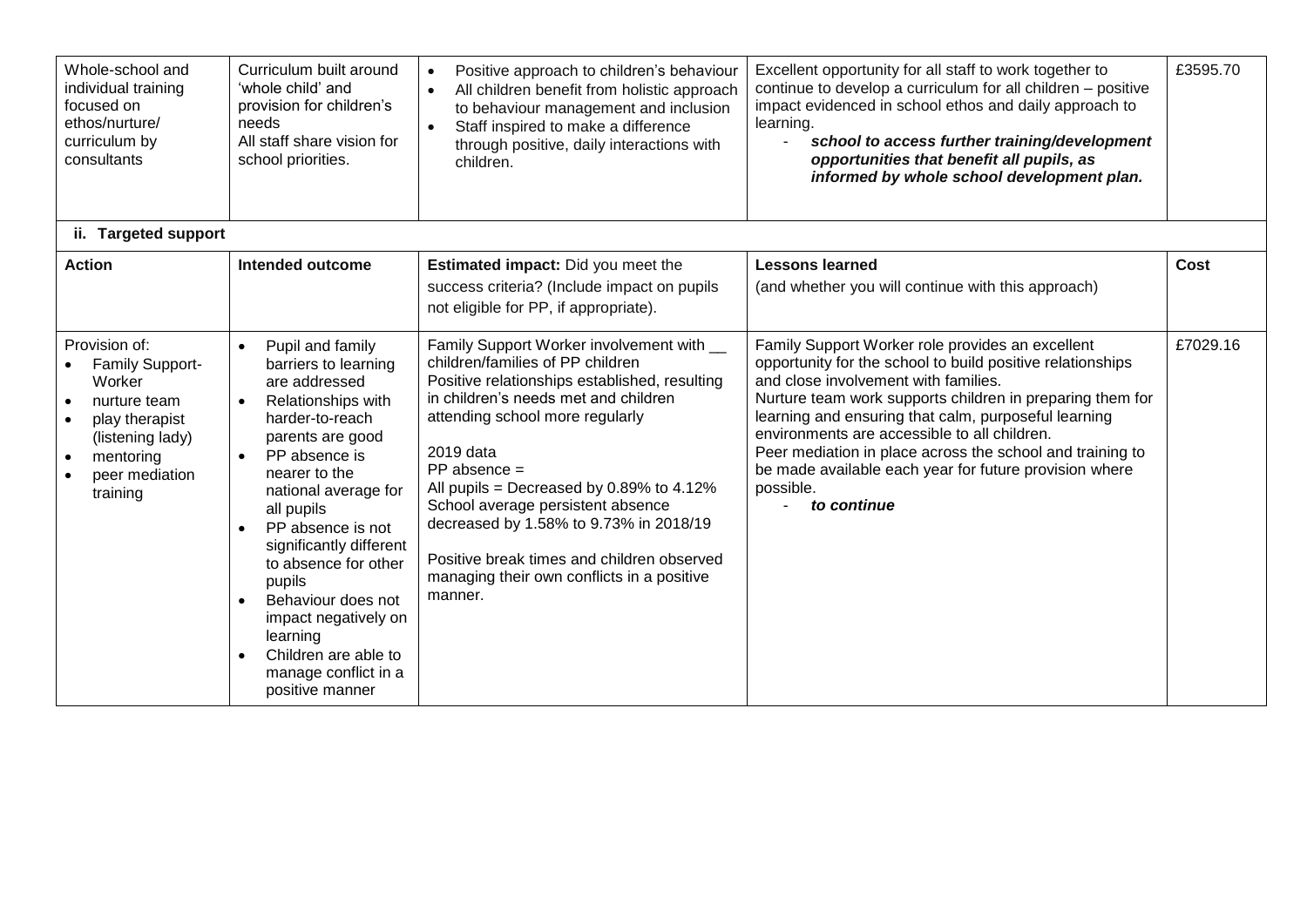| Bespoke intervention<br>programmes for basic<br>skills in reading/<br>writing/maths in KS2                                                                                                                                                                                                                                                                                                         | PP attainment<br>matches that of all<br>pupils due to:<br>teachers/TAs<br>$\bullet$<br>leading interventions<br>in smaller groups<br>timely intervention<br>as a result of<br>formative<br>assessment                                  | 2019 data<br>PP maths EXS - 82.6%<br>$\bullet$<br>Non-PP maths EXS - 78.8%<br>$\bullet$<br>Above LA average by 21.1%<br>$\bullet$<br>Bespoke support and small group teaching<br>consistently, in response to teacher-<br>assessed and self-assessed need, over two<br>terms<br>PP reading EXS - 43.5% (34.8% SEND)<br>$\bullet$<br>Below LA average by 12%<br>Non PP EXS - 66.7%<br>$\bullet$ | Focus on maths over at least two terms allowed children<br>to develop a routine and to make choices about which<br>sessions they needed to attend. Numbers attending were<br>consistent and take up was high throughout the year.<br>Positive attitudes to maths were promoted.<br>to continue<br>Focus on improving fluency and stamina in reading<br>planned for 2019/20, and school participation in LEAP to<br>raise standards in reading.<br>Writing approach to continue, with a focus on the<br>editing/drafting process.<br><b>Outcomes</b>       | £81,122.52  |
|----------------------------------------------------------------------------------------------------------------------------------------------------------------------------------------------------------------------------------------------------------------------------------------------------------------------------------------------------------------------------------------------------|----------------------------------------------------------------------------------------------------------------------------------------------------------------------------------------------------------------------------------------|------------------------------------------------------------------------------------------------------------------------------------------------------------------------------------------------------------------------------------------------------------------------------------------------------------------------------------------------------------------------------------------------|-----------------------------------------------------------------------------------------------------------------------------------------------------------------------------------------------------------------------------------------------------------------------------------------------------------------------------------------------------------------------------------------------------------------------------------------------------------------------------------------------------------------------------------------------------------|-------------|
| iii. Other approaches                                                                                                                                                                                                                                                                                                                                                                              |                                                                                                                                                                                                                                        |                                                                                                                                                                                                                                                                                                                                                                                                |                                                                                                                                                                                                                                                                                                                                                                                                                                                                                                                                                           |             |
| <b>Action</b>                                                                                                                                                                                                                                                                                                                                                                                      | <b>Intended outcome</b>                                                                                                                                                                                                                | Estimated impact: Did you meet the<br>success criteria? (Include impact on pupils<br>not eligible for PP, if appropriate).                                                                                                                                                                                                                                                                     | <b>Lessons learned</b><br>(and whether you will continue with this approach)                                                                                                                                                                                                                                                                                                                                                                                                                                                                              | <b>Cost</b> |
| Provide opportunities<br>for all children to take<br>part in enrichment<br>activities:<br>PGL weekend<br>Subsidised<br>$\bullet$<br>Able Maths Day<br>$\bullet$<br><b>Rock Challenge</b><br>$\bullet$<br>Horse-riding<br>$\bullet$<br>Speech and<br>$\bullet$<br>Drama Festival<br>NK Dance<br>$\bullet$<br>After-school club<br>$\bullet$<br>Sunshine Club<br>$\bullet$<br><b>Family Learning</b> | All children to have<br>$\bullet$<br>opportunities to<br>participate<br>Real experiences<br>available to make<br>learning purposeful<br>for all<br>Children have<br>$\bullet$<br>opportunities to<br>develop a wide<br>range of skills | Whole-class involvement in visits and<br>$\bullet$<br>provision for 'experts' to visit school<br>created real contexts for learning and<br>children were engaged in projects.<br>Children enthused and inspired to learn,<br>$\bullet$<br>and motivated to take risks and try new<br>challenges.                                                                                               | All termly themes enriched by either out-of-school or<br>school-based experience. Positive outcomes, e.g. written<br>brochures reviewed by Visit Lincoln. Children enthused by<br>real contexts.<br>Opportunities for children to take part in experiences they<br>would otherwise not enjoy boosts self-esteem and cultural<br>capital<br>Improved self-confidence in pupils and improved links<br>between home and school<br>Children inspired to achieve goals.<br>school to continue to support and promote<br>enrichment experiences for all pupils. | £4,476.11   |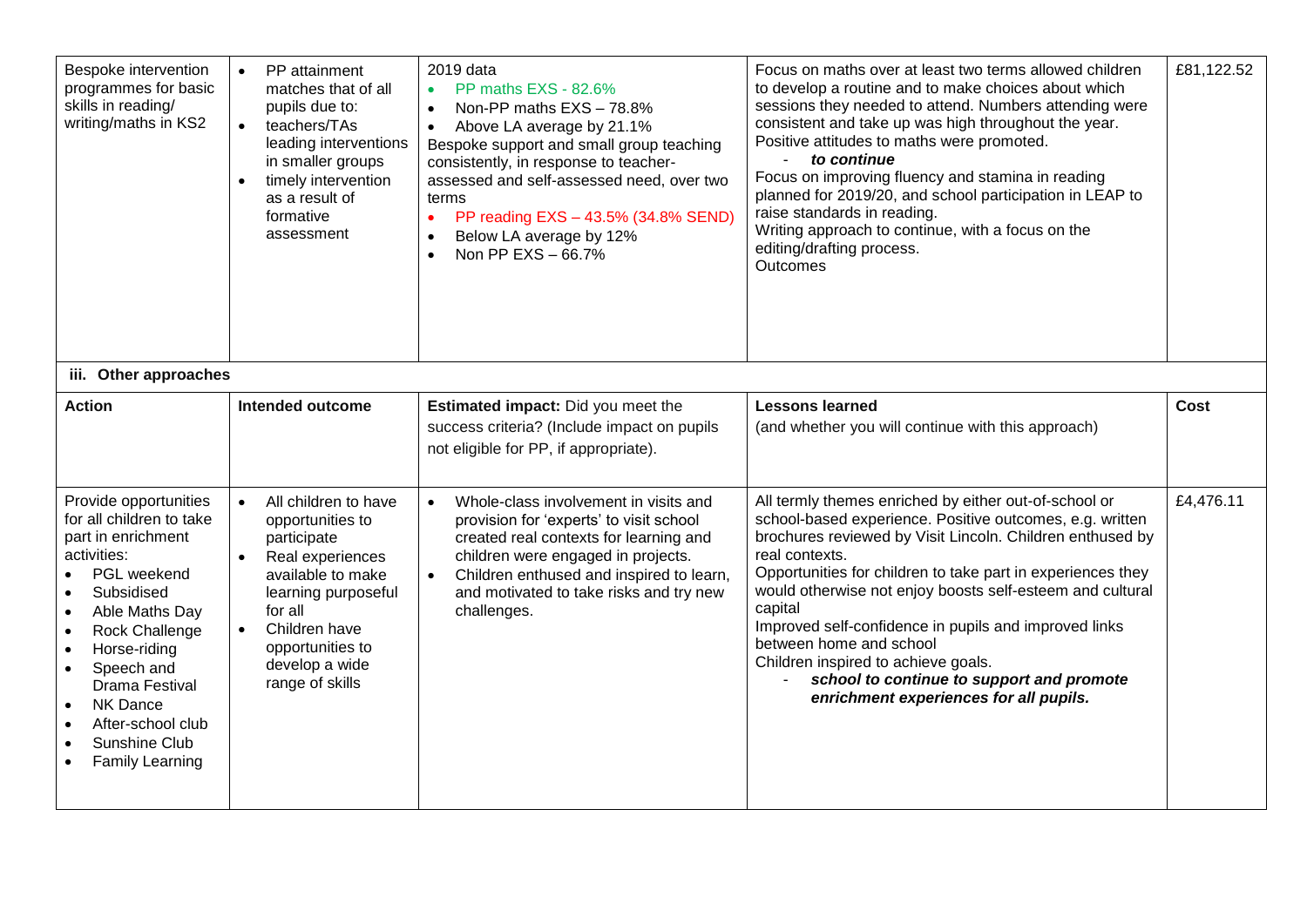| Provision of school<br>milk                                                               | Promotion of<br>$\bullet$<br>healthy, balanced<br>diet for all                            | High uptake from pupils<br>$\bullet$<br>Break time snack, with fruit, has a<br>$\bullet$<br>positive impact on children's<br>concentration in lessons during morning<br>sessions.                                                                                                                                                    | to continue                                                                                                                                                                         | Parents and pupils respond positively to provision of milk. |                                                                       | £1460.00 |
|-------------------------------------------------------------------------------------------|-------------------------------------------------------------------------------------------|--------------------------------------------------------------------------------------------------------------------------------------------------------------------------------------------------------------------------------------------------------------------------------------------------------------------------------------|-------------------------------------------------------------------------------------------------------------------------------------------------------------------------------------|-------------------------------------------------------------|-----------------------------------------------------------------------|----------|
| 6. Planned expenditure                                                                    |                                                                                           |                                                                                                                                                                                                                                                                                                                                      |                                                                                                                                                                                     |                                                             |                                                                       |          |
| Academic year                                                                             | 2019/20                                                                                   |                                                                                                                                                                                                                                                                                                                                      |                                                                                                                                                                                     |                                                             |                                                                       |          |
| and support whole school strategies                                                       |                                                                                           | The three headings enable you to demonstrate how you are using the Pupil Premium to improve classroom pedagogy, provide targeted support                                                                                                                                                                                             |                                                                                                                                                                                     |                                                             |                                                                       |          |
| i. Quality of teaching for all                                                            |                                                                                           |                                                                                                                                                                                                                                                                                                                                      |                                                                                                                                                                                     |                                                             |                                                                       |          |
| <b>Action</b>                                                                             | <b>Intended</b><br>outcome                                                                | What is the evidence and<br>rationale for this choice?                                                                                                                                                                                                                                                                               | How will you ensure it is<br>implemented well?                                                                                                                                      | <b>Staff lead</b>                                           | When will you review<br>implementation?                               |          |
| <b>Nurture provision/</b><br><b>Listening Lady and</b><br><b>Family Support</b><br>Worker | Children able and<br>ready to learn                                                       | Children learn best when they<br>$\bullet$<br>feel safe and basic needs are<br>taken care of<br>$\bullet$<br>Barriers to learning are<br>addressed positively and<br>constructively<br>Children and families are<br>$\bullet$<br>supported<br>All children are able to learn in a<br>$\bullet$<br>calm environment                   | Termly review of timetables<br>$\bullet$<br>and impact assessed in pupil<br>progress meetings                                                                                       | <b>SLT</b>                                                  | £5330.00<br>£200.00<br>nurture resources<br>£630.00<br>Joy Foundation |          |
| <b>Bespoke</b><br>intervention linked<br>to learning<br>outcomes in English<br>and maths  | Children achieve<br>termly targets<br>Securing of basic<br>skills in maths and<br>English | Evidence shows that response to<br>$\bullet$<br>feedback should be timely and<br>manageable<br>Additional support given at point<br>$\bullet$<br>of need/on same day to ensure<br>feedback is followed up and any<br>misconceptions are addressed<br>Groups can be flexible according<br>to need, and in response to<br>assessments. | Planned by teaching staff<br>$\bullet$<br>weekly - linked to whole-<br>class teaching<br>Reviewed half-termly<br>Children's work monitored<br>and assessed within planning<br>teams | KO/CS                                                       | £78,500.00<br>£2,620.00<br>One-to-one intervention                    |          |